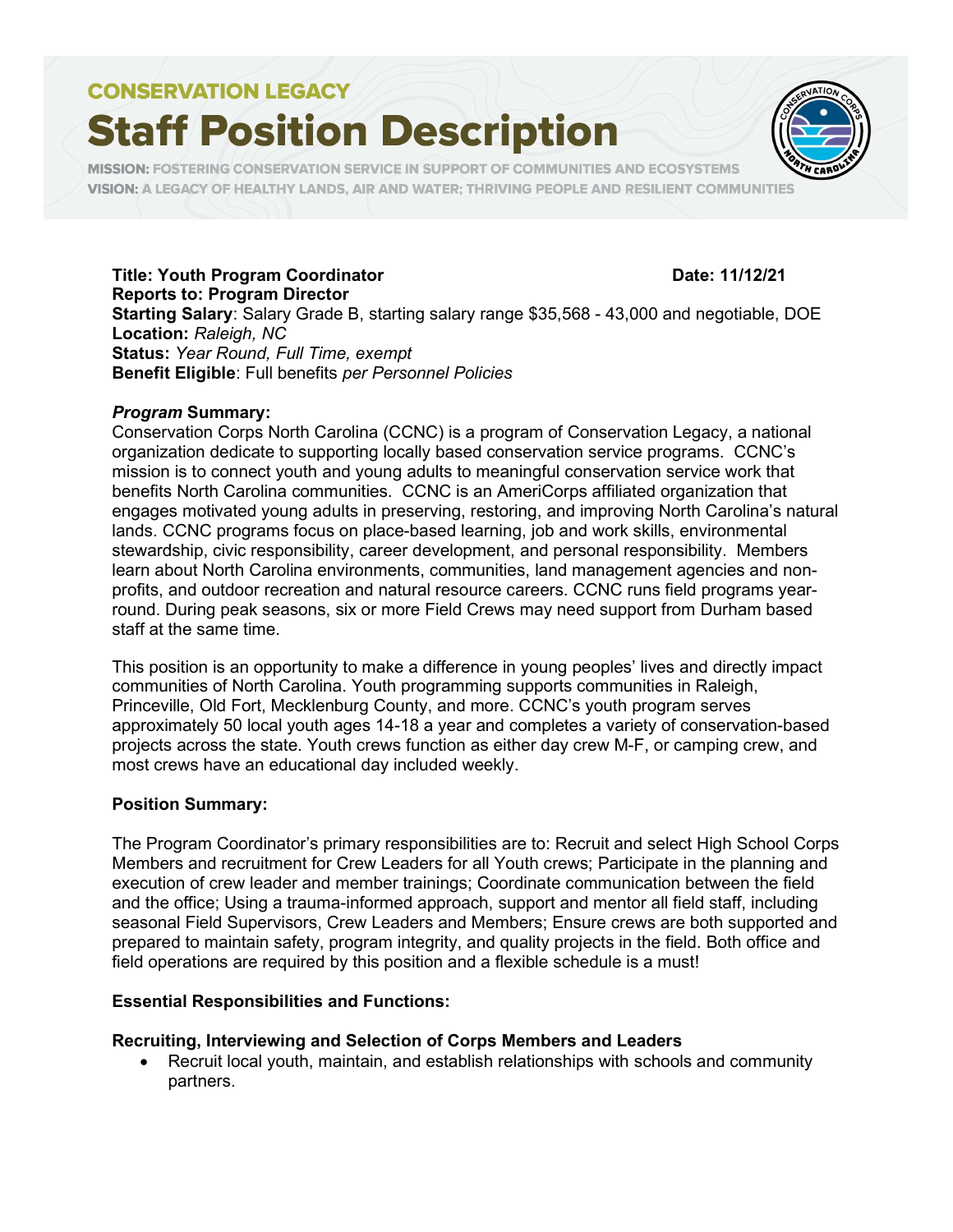- Work as part of an CCNC recruiting and member development team to develop and implement a High School crew member recruiting strategy.
- Establish and maintain a database of all recruiting contacts.
- Coordinate and complete interviewing, selection, & placement of 50-70 High School Corps Members annually.
- Crew Leader and Crew Leader Development Crew interviewing and hiring.
- Facilitate and manage the submission of all corps member hiring, program and AmeriCorps paperwork, paying close attention to detail in an office setting.
- Assist in regional recruitment efforts as needed.

# Program Oversight & Field Support

- Field staff mentorship provide technical expertise, guidance and emotional support to crew leaders and crew members in the field. Identify positive working solutions to crew management issues for crew leaders.
- Ensure project quality on all projects thru ongoing training and technical assistance.
- Model risk management procedures in the field to create a safe working environment.
- Facilitate post-hitch check-ins and hold crew leaders accountable to organization standards.
- Enforce all CCNC Policies and Procedures.
- Respond to crew emergency situations.
- Participate in an on-call system for crews in the field.
- Plan and coordinate with other program staff for operational needs for youth crews.

# Development & Training

- Collaborate with program staff to develop and implement training including technical trails, leadership and facilitation skills.
- Collaborate with the other Conservation Legacy Youth Program Staff to implement best practices for working with youth (such as Positive Youth Development, Trauma-Informed Care), and engage in big-picture program discussions.
- Be a role model and mentor provide encouragement, guidelines, and supervision to crew leaders throughout multi week training period and continuing into the field season.
- Develop and maintain partnerships with community and project partners.

# General Administration

- Work closely with administrative staff to ensure compliance of paperwork tasks and AmeriCorps requirements for Crew Leaders and Crew Members.
- Manage multiple databases for recruitment, selection, payroll, and AmeriCorps information and onboarding.
- Manage and maintain accurate reporting of all necessary information and complete program reports including field site visits, recruiting notes, and field/yard inventories
- Collaborate and maintain communication with other staff, including attending regular staff meetings.
- Work within an established program budget; manage credit cards, receipts, and financial reporting.
- Assist Program Director with end of year reporting.

# Other Duties

 Successfully engages, leads and supports an inclusive work environment for those of underrepresented populations within the organization and the communities we serve.

Updated 11/2021 Michael Meredith